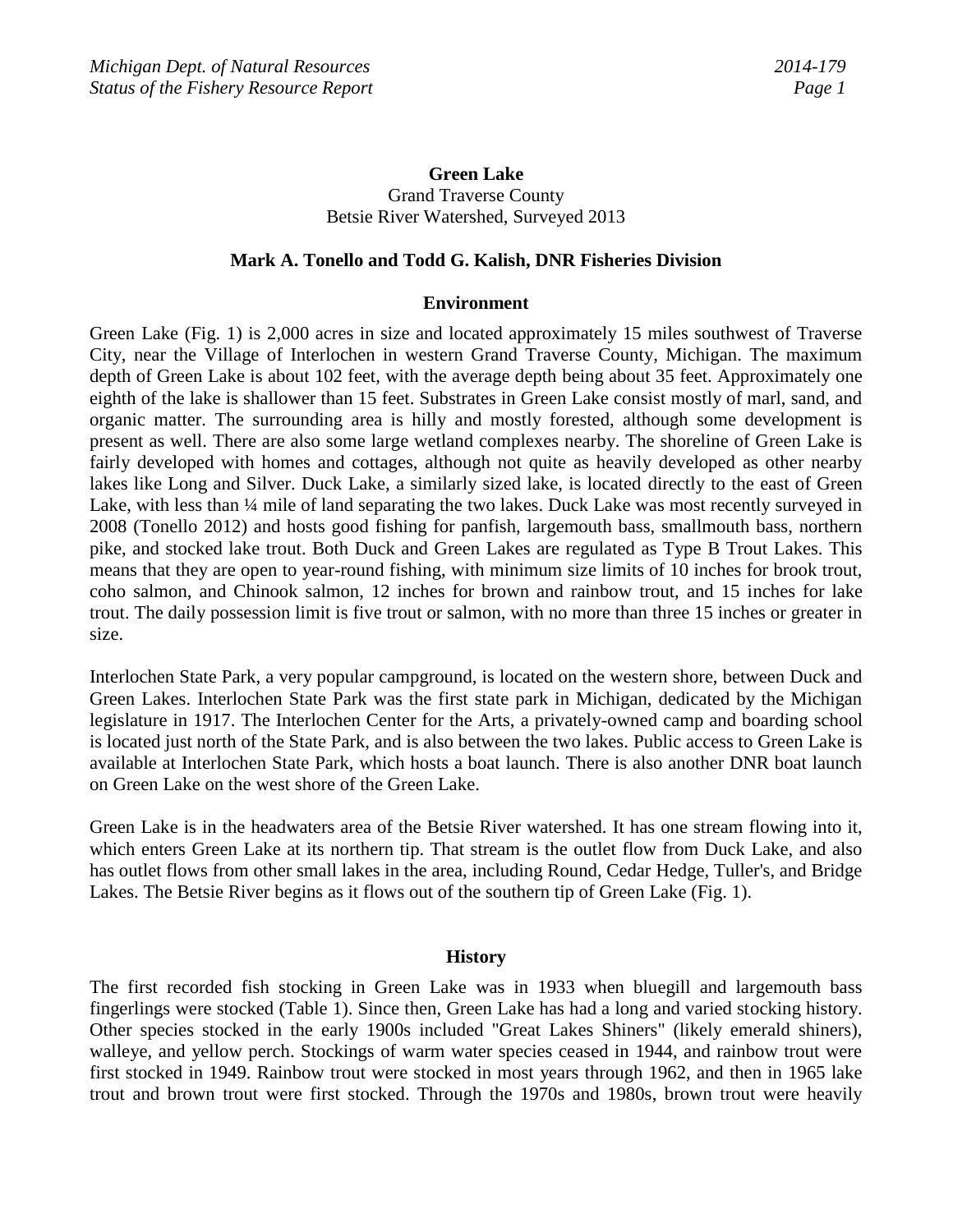stocked, joined in some years by lake trout. Splake were also stocked several times in the late 1980s. Since 1992, only lake trout have been stocked into Green Lake.

The first fisheries survey of Green Lake was conducted in 1947 by the Michigan Department of Conservation (MDOC; the precursor to today's Department of Natural Resources (DNR)). The researchers used seines in the survey and also observed fish with an underwater light at night. Species caught or observed included yellow perch, bluegill, rock bass, largemouth bass, white sucker, lake herring (cisco), longnose gar, northern pike, bowfin, common shiner, bluntnose minnow, logperch, and Johnny darter (Table 2). A file report from MDOC Biologist Stanley Lievense discusses the lack of walleye survival, which had been stocked as fry in a number of different years prior to 1947 (Table 1). Mr. Lievense attributed the lack of survival to predation. He recommended against further walleye stocking and instead called for the stocking of rainbow trout.

In 1950, an extensive survey of Green Lake was conducted using gill nets and seines. In addition to the species captured in 1944, other species caught included rainbow trout, smallmouth bass, spottail shiner, brook silverside, and hornyhead chub. The survey file also contains a number of angler reports regarding the stocked rainbow trout from the early 1950s, with anglers routinely catching rainbow trout up to 24 inches in length.

Other fisheries surveys of Green Lake were conducted by the MDOC and DNR in 1967, 1975, 1981 (Hay 1981), 1989 (Hay 1989), 1997 (Hay 1997), and 2003 (Kalish 2003). The 1967, 1975, and 1981 surveys utilized only gill nets. The fish species composition of these surveys did not differ appreciably from the 1947 and 1950 surveys (Table 2). Species caught that had not been observed in prior surveys included brown trout, rainbow smelt, splake, yellow bullhead, and brown bullhead. Hay (1981) indicates that the splake caught in 1981 were caught near the inlet and were likely migrants from Duck Lake (since splake had not yet been stocked into Green Lake). Age and growth analysis from the 1981 survey indicated that yellow perch were growing slowly, brown trout were growing rapidly, and most other species were growing at rates near the State average.

The 1989 and 1997 surveys were the first in which fyke nets were used in addition to gill nets (Hay 1989, 1997). This allowed for better surveying of shallow waters, leading to greater numbers of panfish and bass caught. The surveys revealed good populations of bluegill, cisco, smallmouth bass, and rock bass. Lesser numbers of largemouth bass, pumpkinseed sunfish, northern pike, splake lake trout, yellow perch, bowfin, white sucker, longnose gar, black bullhead, and brown bullhead were also caught. Two lake trout were also caught in the 1989 survey, the first ever caught in a fisheries survey of Green Lake. Seven more lake trout were caught in the 1997 survey. In both of those surveys, both bluegill and yellow perch were growing slower than the State average.

The 2003 fisheries survey also utilized fyke nets and experimental gill nets, but also saw the first use of electrofishing and seining on Green Lake (Kalish, 2004). In the 2003 survey, a total of 2,076 fish weighing 759.4 lbs were caught. Bluegill, rock bass, and spottail shiner were the most numerous species caught. Other species present in good numbers included yellow perch, largemouth bass, smallmouth bass, common shiner, longnose gar, and pumpkinseed sunfish. Seventeen lake trout from 7 to 35 inches in length were caught, indicating continues success with the lake trout stocking program. One warmouth was recorded in the catch, but this fish may have been a misidentified longear sunfish.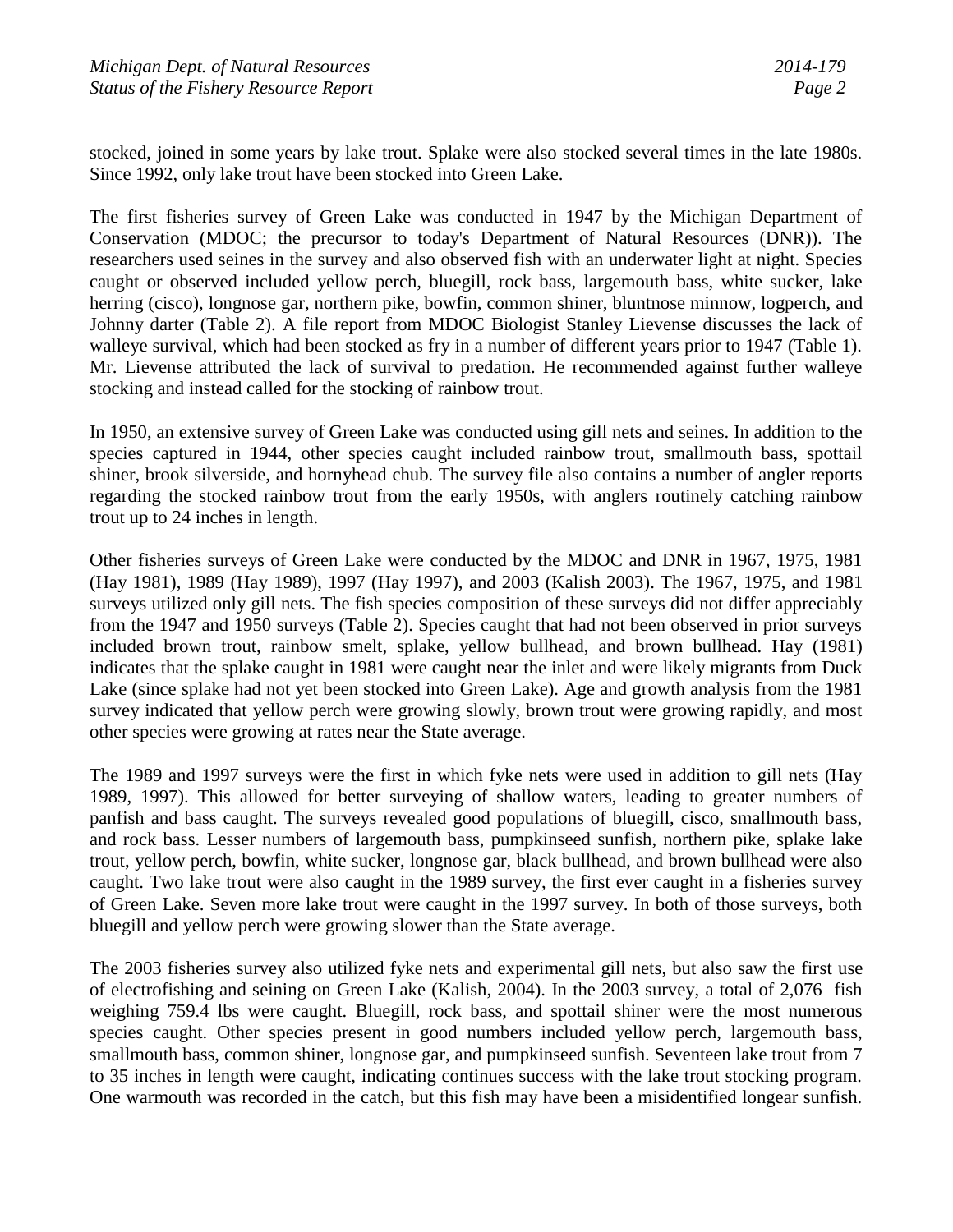Green Lake is substantially north of the known range of warmouth in Michigan. Bluegill, largemouth bass, and yellow perch from the 2003 survey were growing slower than the State average.

Creel census surveys were conducted on Green Lake in the summer of 2003 and the winter of 2004 (DNR Fisheries Division, unpublished data; Table 8). In the summer creel survey, it was estimated that 40,608 fish were caught, with 29,578 of those released. Bluegill was the most commonly caught species, with 4,541 kept and 15,507 released. One striking feature of the summer creel survey was the relatively small number of sport fish that were kept: only 469 smallmouth bass were kept while 3,928 were released; only 157 largemouth bass were kept while 1,943 were released. The total summer angler effort was 23,697 angler hours (7,943 angler trips).

For the winter 2004 Green Lake creel survey, the daytime and nighttime (mostly targeting rainbow smelt) were separated. For the winter daytime effort, an estimated 4,436 fish were caught, with 2,168 released. Yellow perch were the most commonly caught species, with 2,037 kept and 2,093 released. The winter daytime ice fishery on Green Lake generated a total of 18,279 angler hours (5,781 angler trips). The winter nighttime ice creel effort resulted in an estimated catch of 54,938 rainbow smelt and generated 29,766 angler hours (9,260 angler trips). In total, the 2004 Green Lake fishery generated 71,742 angler hours (22,984 angler trips). Based on a value of \$39/day for daily angler expenditures (U.S. Department of the Interior, Fish and Wildlife Service, and U.S. Department of Commerce, U.S. Census Bureau 2011) the Green Lake fishery is worth at least \$896,376 to the local economy on an annual basis.

From 1994-2013, a total of 87 exceptional fish caught from Green Lake have been entered into the DNR Fisheries Division Master Angler program (Table 3). Of those 87 fish, the vast majority were rock bass (49 entries). Smallmouth bass were also well-represented with 22 entries. Other species, each represented by five entries or less, included bluegill, bowfin, longnose gar, northern pike, lake trout, and rainbow smelt. The large number of Master Angler entries for Green Lake speaks to the popularity of fishing on Green Lake.

## **Current Status**

The most recent comprehensive fisheries survey of Green Lake was conducted by the DNR in the summer of 2013. The netting portion of the survey took place from May 20th through May 24th. Survey gear used included two large-mesh fyke nets (7 net-nights), two trap nets (8 net-nights), one small-mesh fyke net (four net-nights), two experimental graded-mesh inland gill nets (6 net-nights), and two straight-run gill nets (7 net-nights). The seining and electrofishing portion of the survey took place on the evening of July 30th. In that effort, six seine hauls were conducted, and three ten minute transects were electrofished. The primary purpose of this survey was to assess the status of all fish populations in Green Lake, with additional focus on the lake trout population.

During the 2013 May netting survey, a total of 1,072 fish were caught, representing 14 different species (Table 4). Rock bass were the most frequently collected species, with a total of 499 caught. They represented 46.5% of the total catch by number and ranged from 3 to over 12 inches in length. Other panfish species collected included bluegill (80 from 2-10 inches), pumpkinseed sunfish (7 from 4-9 inches), and yellow perch (103 from 5-13 inches).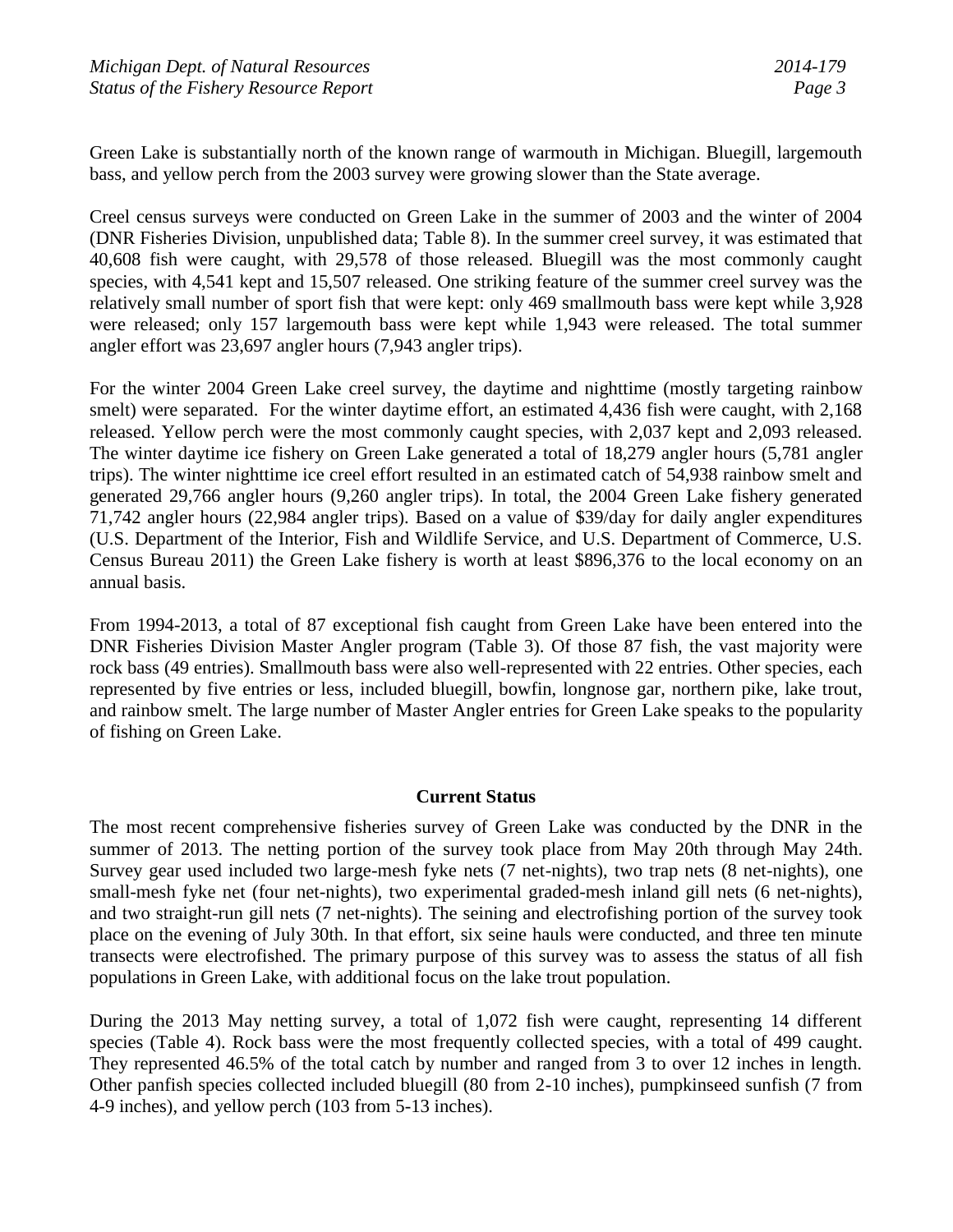Game fish species caught in the 2013 May netting survey included largemouth bass, smallmouth bass, northern pike, and lake trout (Table 4). Totals of 76 largemouth and 68 smallmouth bass were caught, with both species ranging up to 20 inches. The largemouth bass averaged 14.7 inches, with 74% over 14 inches in length. The smallmouth bass averaged 15.6 inches, with 58% over 14 inches in length. The northern pike catch consisted of 49 individuals from 11 to 32 inches, averaging 23.7 inches. A total of 16 lake trout were caught, ranging from 23-32 inches.

In the July 2013 seining and electrofishing portion of the survey, a total of 536 fish were caught, representing 18 species (Table 5). Spottail shiners, mimic shiners, and bluegill were the most commonly collected species from this portion of the survey.

Most species caught in the 2013 Green Lake survey showed growth near the State of Michigan length at age average (Tables 6 and 7). The exceptions were lake trout, which were growing much faster than the State average, and smallmouth bass, which were also growing well. Young largemouth bass (ages - 2 and -3) from the seining and electrofishing portion of the survey were growing slowly, but older age classes (ages -5 through -9) from the netting portion of the survey were growing at rates nearer to the State average.

Fish species that were not caught in the 2013 survey of Green Lake but had been reported in previous surveys included black bullhead, blackside darter, brown trout, hornyhead chub, cisco, logperch, rainbow smelt, rainbow trout, and splake. New species documented in the 2013 survey included Iowa darter, longear sunfish, and mimic shiner.

## **Analysis and Discussion**

One of the reasons for conducting the 2013 survey of Green Lake was to evaluate the lake trout stocking program, which had been underway since 1982 (Table 1). The catch of 16 lake trout representing four different age classes verifies that the stocking program is successful. Also, the lake trout are exhibiting phenomenal growth rates, much higher than the State average. This is likely due to the abundant forage available in Green Lake in the form of rainbow smelt. However, the 2003/2004 creel effort showed very low catch of lake trout, both in summer and winter (Table 8).

The 2013 DNR fisheries survey showed that Green Lake has generally healthy gamefish populations. Largemouth and smallmouth bass in particular were numerous and are keystone predators. In the 2003 survey, both species were much less abundant than in 2013. The 2013 survey showed that the bass populations of Green Lake are well balanced, with good growth, multiple year classes represented in the catch, and many individuals exceeding the minimum legal-size limit of 14 inches. Green Lake has a reputation for providing excellent bass fishing opportunities, and the 2013 survey confirmed that. The northern pike catch in the 2013 survey was also much more numerous than in previous surveys, nearly half of the fish caught exceeding the minimum legal length of 24 inches.

The panfish populations in Green Lake also appear to be healthy, for the most part. Although the bluegill and pumpkinseed sunfish populations in Green Lake are not overly large, they grow well and can attain "keeper" sizes. The rock bass population in Green Lake is robust, including many individuals exceeding the minimum Master Angler length of 11 inches. The yellow perch population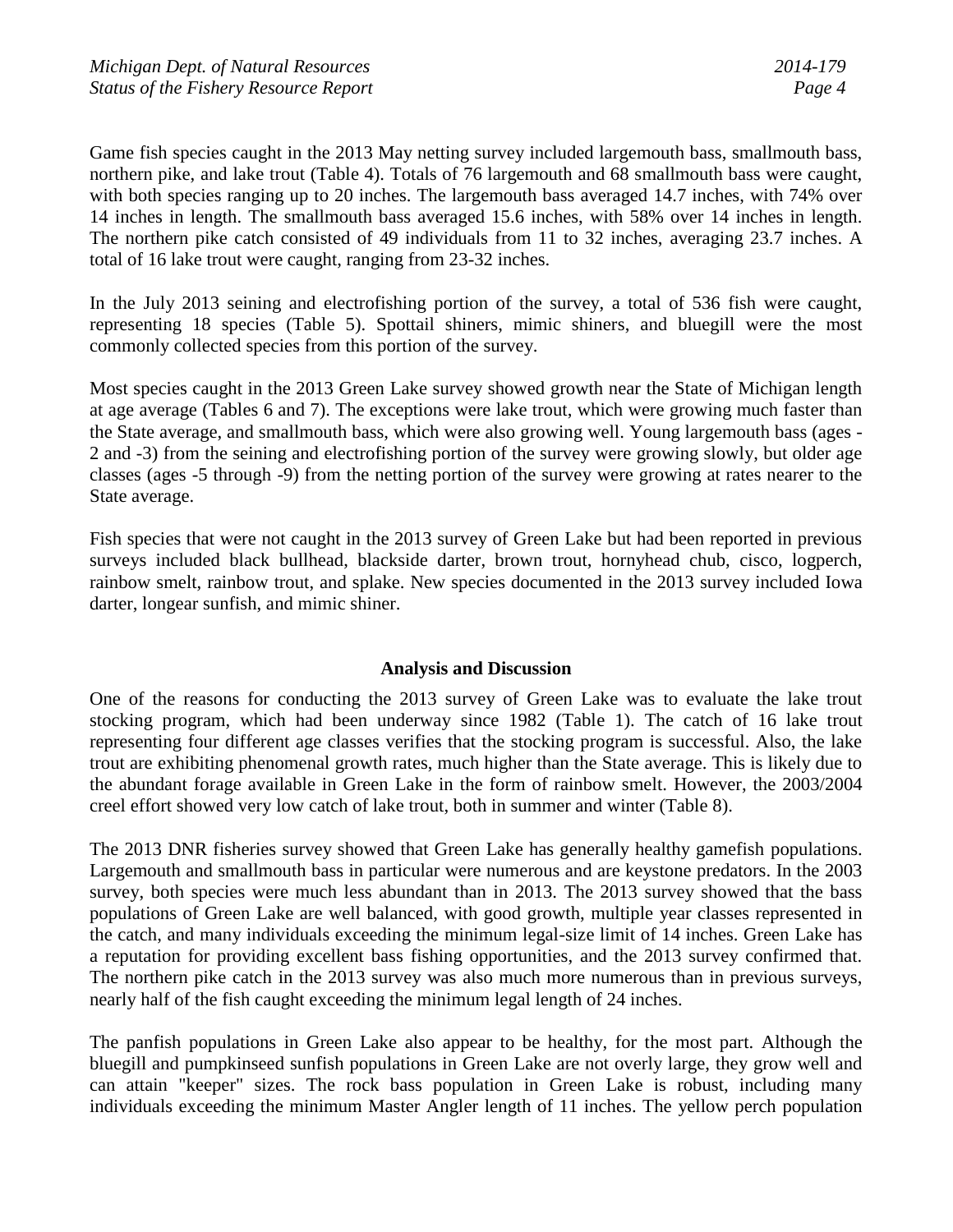of Green Lake is also healthy, averaging nearly 8 inches in length, with individuals present up to 13 inches.

# **Management Direction**

Green Lake is an extremely popular lake for sportfishing. It is well-known for multiple fisheries, including a very popular rainbow smelt fishery, the likes of which can only be found on a handful of other inland lakes in Michigan. The large number of Master Angler entries for Green Lake speaks to the quality and popularity of Green Lake for anglers. The 2003/2004 creel survey showed that the Green Lake fishery was worth nearly \$900,000 to the local economy. Due to inflation rates in the 10+ years since the survey was conducted, it can easily be assumed that the Green Lake fishery today is worth well over \$1,000,000 to the economy of Grand Traverse County and the Interlochen area.

Green Lake is a rare natural resource in that it has deep, cold water that can harbor species like lake trout, cisco, and rainbow smelt. For the last 30+ years, Green Lake has had a reputation as a good lake for catching lake trout. The Green Lake lake trout population is likely entirely dependent on stocking. Therefore, we should continue to stock 12,000 yearling lake trout into Green Lake annually (a rate of 6 yearlings per acre). However, the extremely low catch of lake trout in the 2003/2004 creel effort is disturbing. It is questionable whether many anglers are actively targeting lake trout on Green Lake. If it is determined that lake trout stocking in Green Lake is not being adequately utilized by the angling public, then the stocking program should be cut.

Native species like bluegill, pumpkinseed sunfish, rock bass, northern pike, largemouth bass, and smallmouth bass should continue to thrive in Green Lake without direct management efforts. However, the lack of cisco in the catch of the 2013 survey of Green Lake is concerning, especially considering that cisco had been caught in virtually all previous surveys of Green Lake (Table 2). Additionally, cisco were noticeably absent in a 2008 MDNR fisheries survey of Duck Lake as well (Tonello 2012). Future fisheries surveys should make a concerted effort to sample cisco in particular on both Duck and Green Lakes. Cisco are a listed as a "Threatened" species by the Michigan Department of Natural Resources.

Any remaining riparian wetlands adjacent to Green Lake should be protected as they are critical to the continued health of the aquatic community of Green Lake. Future riparian development and wetland loss may result in deterioration of the water quality and aquatic habitat. Healthy biological communities in inland lakes require suitable natural habitat. Human development within the lake watershed, along the shoreline, and in the lake proper has a tendency to change and diminish natural habitat. Appropriate watershed management is necessary to sustain healthy biological communities, including fish, invertebrates, amphibians, reptiles, birds and aquatic mammals. Generally for lakes this includes maintenance of good water quality, especially for nutrients; preservation of natural shorelines, especially shore contours and vegetation; and preservation of bottom contours, vegetation, and wood structure within a lake. Guidelines for protecting fisheries habitat in inland lakes can be found in Fisheries Division Special Report 38 (O'Neal and Soulliere 2006).

## **References**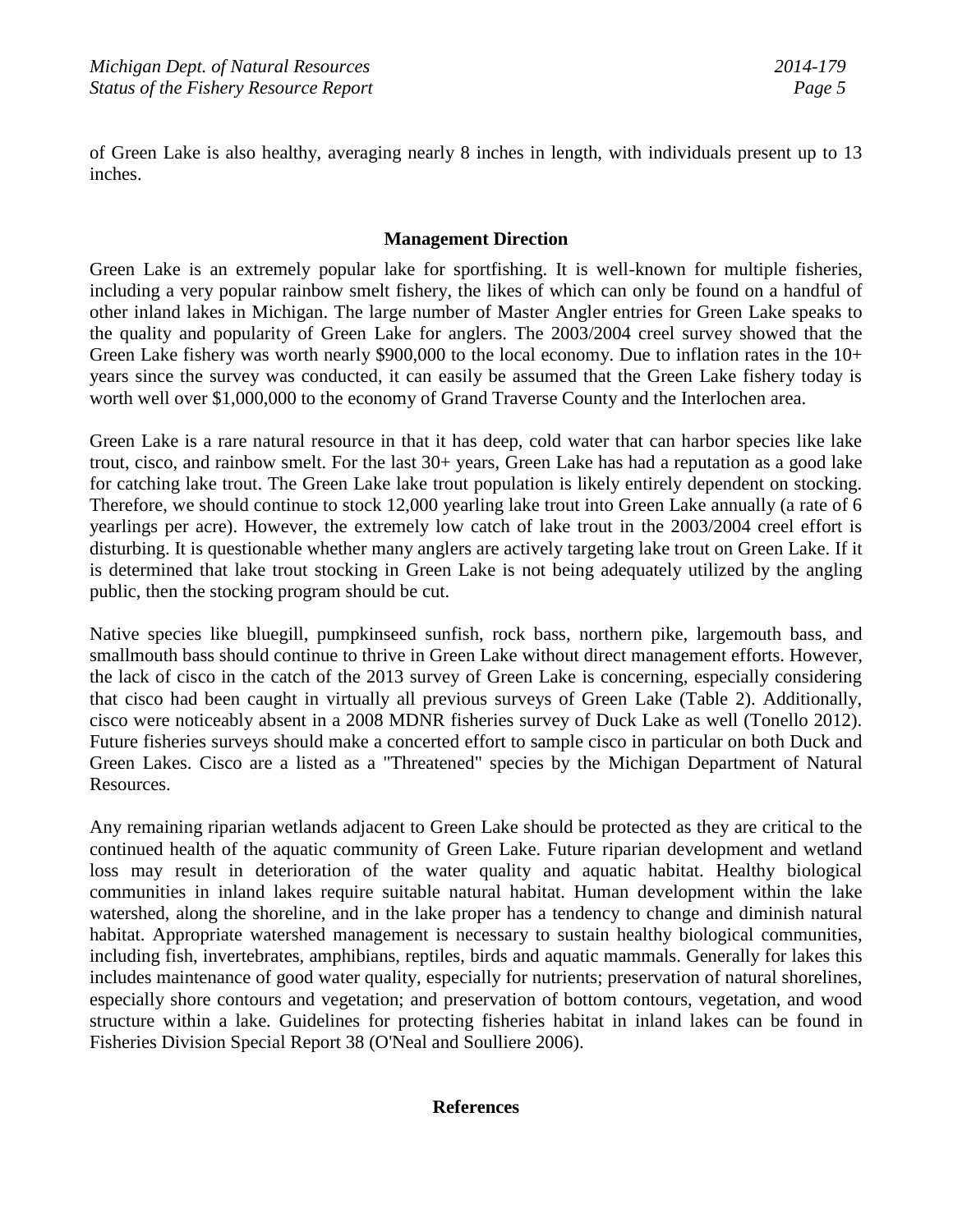Hay, R. L. 1981. Inland lake survey: Green Lake, 1981. Michigan Department of Natural Resources, Cadillac.

Hay, R. L. 1989. Inland lake survey: Green Lake, 1989. Michigan Department of Natural Resources, Cadillac.

Hay, R. L. 1997. Inland lake survey: Green Lake, 1997. Michigan Department of Natural Resources, Cadillac.

Kalish, T. G. 2004. Inland lake fisheries survey report: Green Lake, 2003. Michigan Department of Natural Resources, Cadillac.

O'Neal, R. P., and G. J. Soulliere. 2006. Conservation guidelines for Michigan lakes and associated natural resources. Michigan Department of Natural Resources, Fisheries Special Report 38, Ann Arbor.

Tonello, M. A. 2012. Status of the Fishery Resource Report 2012-128: Duck Lake, Grand Traverse County. Michigan Department of Natural Resources, Lansing.

U.S. Department of the Interior, U.S. Fish and Wildlife Service, and U.S. Department of Commerce, U.S. Census Bureau. 2011 National Survey of Fishing, Hunting, and Wildlife-Associated Recreation.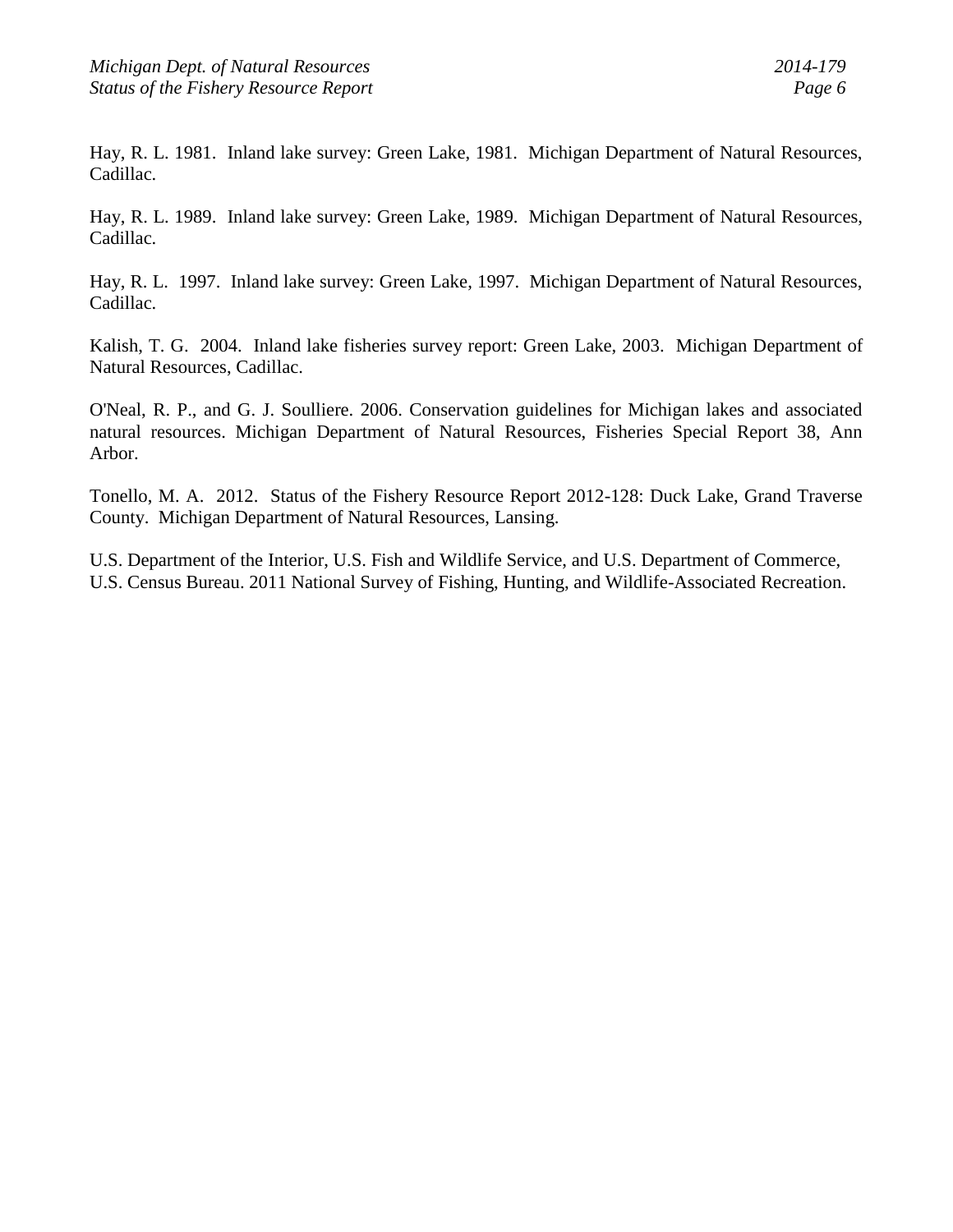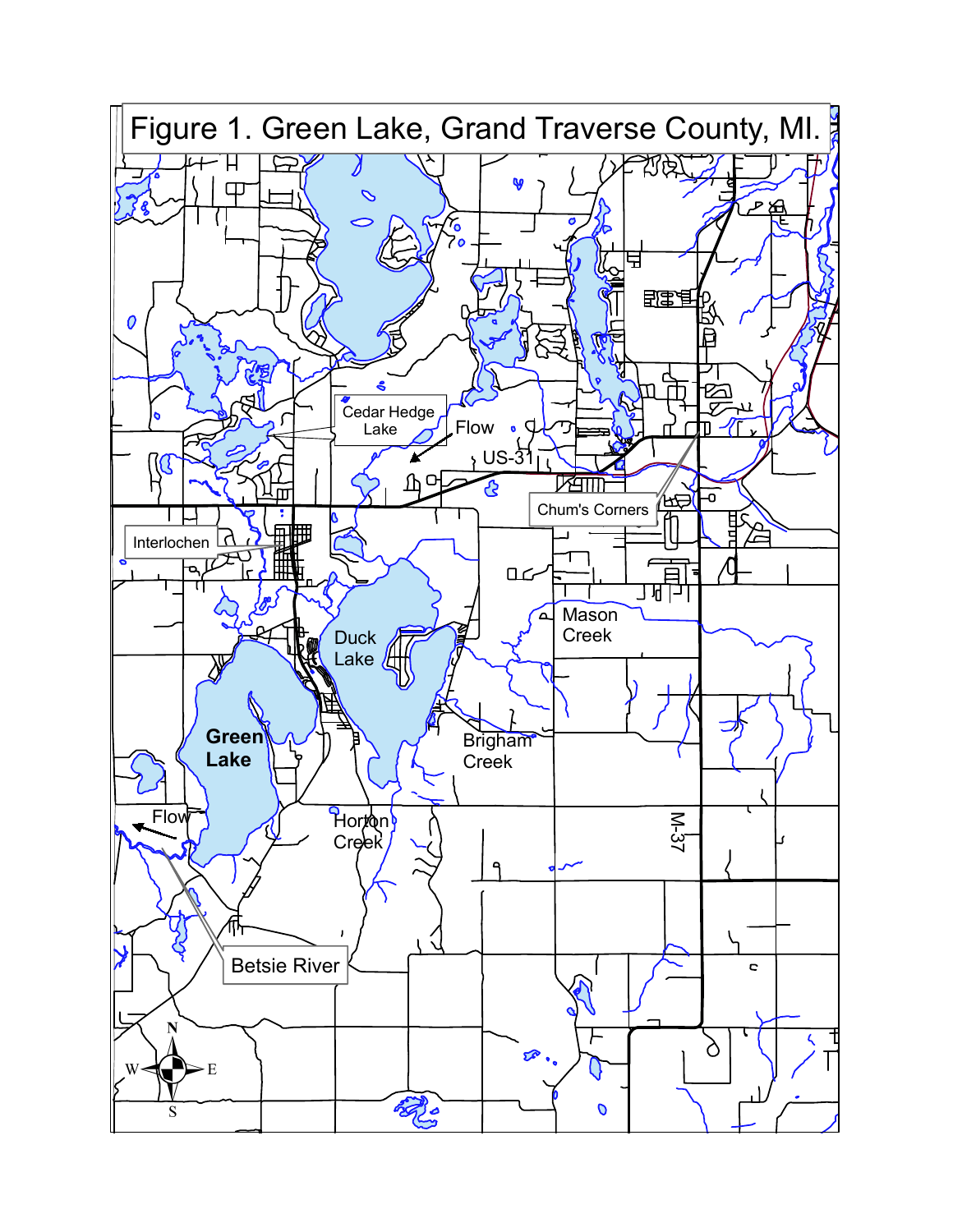| Year | <b>Species</b>  | Number  | Size/age         | <b>Strain</b> |
|------|-----------------|---------|------------------|---------------|
| 1933 | bluegill        | 3,000   | 6 mo.            |               |
|      | largemouth bass | 1,000   | 6 mo.            |               |
| 1935 | bluegill        | 6,000   | 4 mo.            |               |
|      | shiners         | 250,000 | fry              |               |
|      | walleye         | 170,000 | fry              |               |
|      | yellow perch    | 25,000  | 7 mo.            |               |
| 1936 | bluegill        | 150     | yearlings        |               |
|      | largemouth bass | 150     | yearlings        |               |
|      | largemouth bass | 1,000   | 4 mo.            |               |
|      | shiners         | 27,000  | fry              |               |
|      | walleye         | 300,000 | fry              |               |
|      | yellow perch    | 3,250   | 8 mo.            |               |
| 1937 | bluegill        | 20,000  | 5 mo.            |               |
|      | walleye         | 255,000 | fry              |               |
|      | yellow perch    | 10,000  | 7 mo.            |               |
| 1938 | bluegill        | 20,000  | 4 mo.            |               |
|      | largemouth bass | 200     | 3 mo.            |               |
|      | walleye         | 200,000 | fry              |               |
| 1939 | bluegill        | 25,000  | 5 mo.            |               |
|      | largemouth bass | 1,000   | 5 mo.            |               |
|      | walleye         | 200,000 | fry              |               |
|      | yellow perch    | 8,000   | 7 mo.            |               |
| 1940 | bluegill        | 600     | yearlings        |               |
|      | largemouth bass | 2,400   | 3-7 mo.          |               |
|      | walleye         | 180,000 | fry              |               |
| 1941 | bluegill        | 10,000  | 4 mo.            |               |
|      | largemouth bass | 800     | 4 mo.            |               |
| 1942 | bluegill        | 20,000  | 4 mo.            |               |
|      | largemouth bass | 800     | 4 mo.            |               |
|      | walleye         | 200,000 | fry              |               |
| 1943 | bluegill        | 1,000   | yearlings        |               |
|      | largemouth bass | 800     | 4 mo.            |               |
| 1944 | bluegill        | 1,000   | yearlings        |               |
|      | largemouth bass | 800     | 3 mo.            |               |
| 1949 | rainbow trout   | 2,000   | yearlings        |               |
| 1950 | rainbow trout   | 2,000   | yearlings        |               |
| 1951 | rainbow trout   | 2,000   | yearlings        |               |
|      | rainbow trout   | 7,000   | fall fingerlings |               |
| 1952 | rainbow trout   | 5,000   | yearlings        |               |
| 1953 | rainbow trout   | 5,000   | yearlings        |               |
| 1954 | rainbow trout   | 5,000   | yearlings        |               |
| 1955 | rainbow trout   | 62,000  | fall fingerlings |               |
| 1957 | rainbow trout   | 5,000   | yearlings        |               |
| 1958 | rainbow trout   | 6,000   | yearlings        |               |
| 1961 | rainbow trout   | 5,000   | yearlings        |               |
| 1962 | rainbow trout   | 5,000   | yearlings        |               |
| 1965 | brown trout     | 25,000  | yearlings        |               |
|      | lake trout      | 31,300  | yearlings        |               |

**Table 1.** Fish stocked in Green Lake, Grand Traverse County, 1933-2013.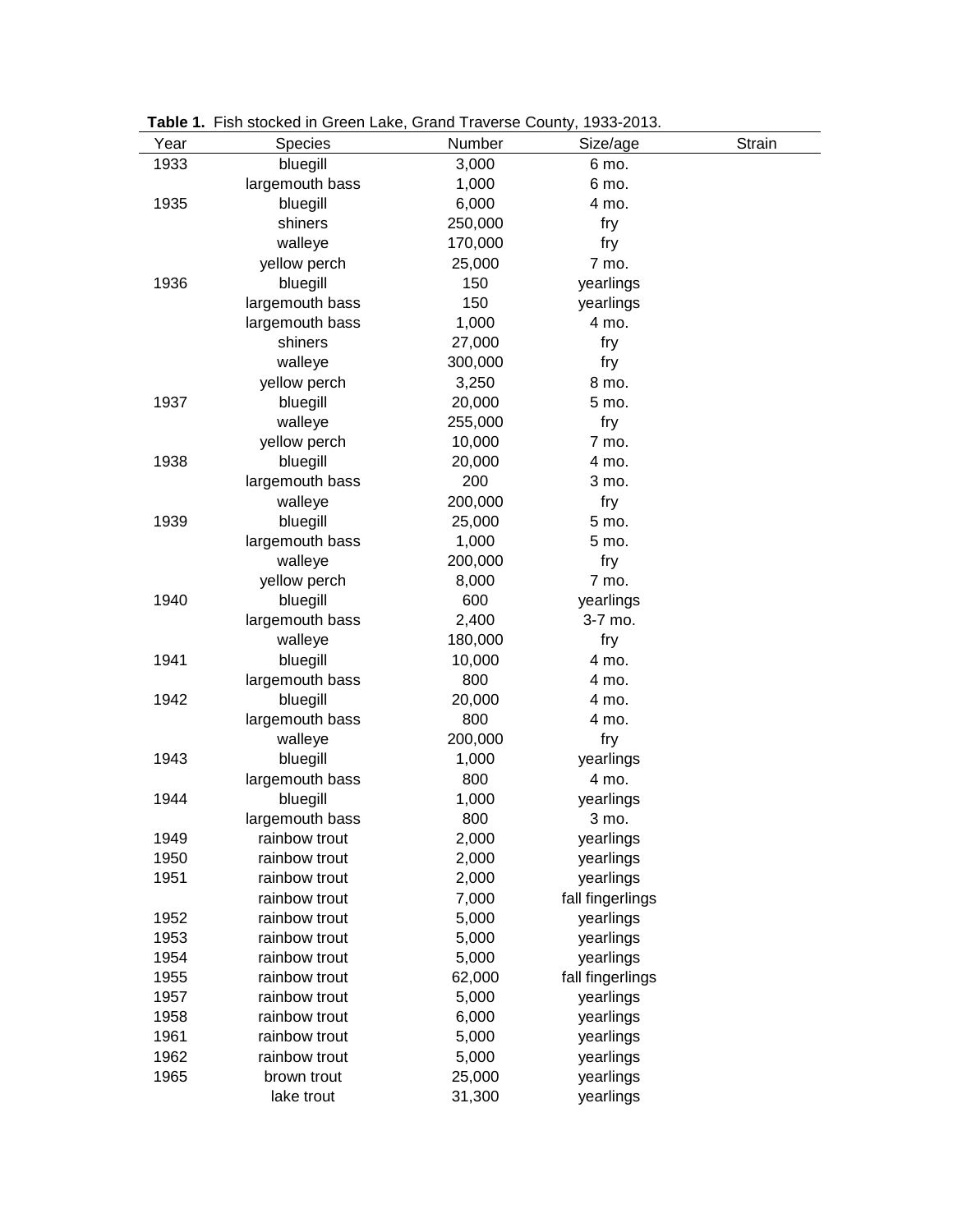| 1968 | brown trout   | 10,000 | yearlings        |                      |
|------|---------------|--------|------------------|----------------------|
| 1969 | rainbow trout | 10,000 | yearlings        |                      |
| 1970 | brown trout   | 1,000  | adults           |                      |
|      | rainbow trout | 20,000 | yearlings        |                      |
| 1971 | brown trout   | 13,559 | adults           |                      |
| 1972 | brown trout   | 20,467 | yearlings        |                      |
| 1973 | brown trout   | 23,225 | yearlings        |                      |
| 1974 | brown trout   | 20,000 | yearlings        |                      |
| 1975 | brown trout   | 20,000 | yearlings        |                      |
| 1976 | brown trout   | 20,000 | yearlings        |                      |
| 1977 | brown trout   | 4,811  | adults           |                      |
|      | brown trout   | 20,006 | yearlings        |                      |
| 1978 | brown trout   | 10,000 | yearlings        |                      |
| 1979 | brown trout   | 10,000 | yearlings        |                      |
| 1981 | brown trout   | 8,000  | yearlings        | Harrietta            |
| 1982 | brown trout   | 5,000  | yearlings        | Harrietta            |
|      | lake trout    | 10,000 | yearlings        | Marquette            |
| 1983 | brown trout   | 10,000 | yearlings        | Harrietta            |
|      | lake trout    | 10,000 | yearlings        | Marquette            |
|      | lake trout    | 11,400 | fall fingerlings | Marquette            |
| 1984 | brown trout   | 10,000 | yearlings        | Harrietta            |
| 1985 | brown trout   | 10,330 | yearlings        | <b>Wild Rose</b>     |
|      | lake trout    | 4,000  | yearlings        |                      |
|      | splake        | 18,000 |                  |                      |
|      |               |        | yearlings        |                      |
| 1986 | brown trout   | 11,400 | yearlings        | <b>Wild Rose</b>     |
| 1987 | brown trout   | 3,100  | yearlings        | <b>Plymouth Rock</b> |
|      | brown trout   | 11,900 | yearlings        | Soda Lake            |
|      | splake        | 12,000 | yearlings        |                      |
| 1988 | brown trout   | 15,000 | yearlings        | <b>Plymouth Rock</b> |
|      | splake        | 12,000 | yearlings        |                      |
| 1989 | brown trout   | 15,000 | yearlings        | Plymouth Rock        |
| 1990 | brown trout   | 18,593 | yearlings        | Soda Lake            |
|      | lake trout    | 11,700 | yearlings        | Marquette            |
| 1991 | brown trout   | 36,000 | yearlings        | <b>Plymouth Rock</b> |
| 1992 | lake trout    | 15,700 | yearlings        | Lake Superior        |
| 1993 | lake trout    | 15,900 | yearlings        | Marquette            |
| 1994 | lake trout    | 10,600 | yearlings        | Marquette            |
| 1996 | lake trout    | 16,000 | yearlings        | Marquette            |
| 1997 | lake trout    | 9,130  | yearlings        | Marquette            |
| 1998 | lake trout    | 11,900 | yearlings        | Marquette            |
| 1999 | lake trout    | 16,000 | yearlings        | Marquette            |
| 2000 | lake trout    | 6,100  | yearlings        | Marquette            |
| 2001 | lake trout    | 16,000 | yearlings        | Marquette            |
| 2002 | lake trout    | 16,950 | yearlings        | Marquette            |
| 2003 | lake trout    | 16,000 | yearlings        | Marquette            |
| 2004 | lake trout    | 16,500 | yearlings        | Marquette            |
| 2005 | lake trout    | 15,000 | yearlings        | Marquette            |
|      | lake trout    | 8,896  | fall fingerlings | Lake Superior        |
| 2006 | lake trout    | 15,000 | yearlings        | Marquette            |
|      |               |        |                  |                      |

**Table 1 continued.** Fish stocked in Green Lake, Grand Traverse County, 1933-2013.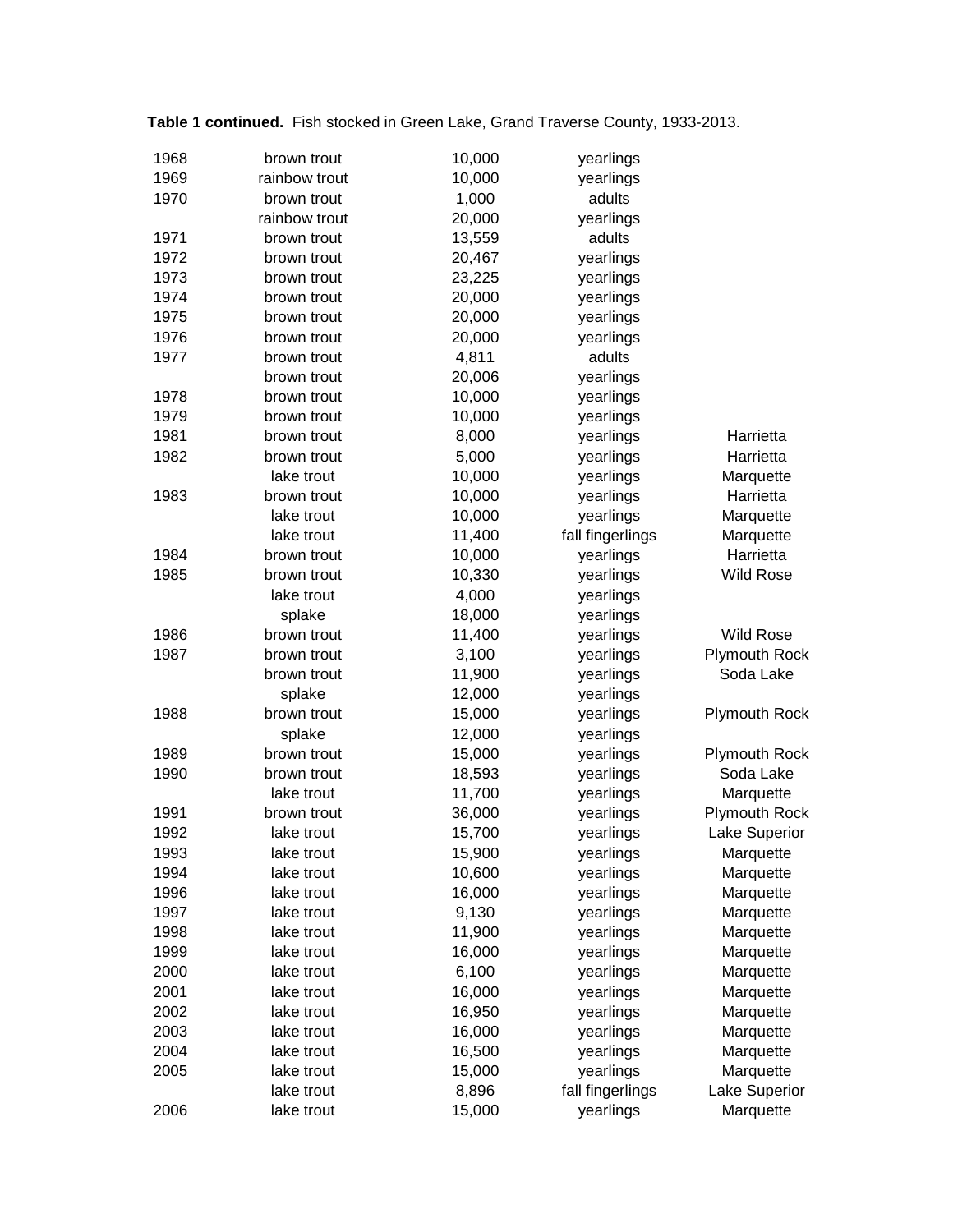|  |  |  |  | Table 1 continued. Fish stocked in Green Lake, Grand Traverse County, 1933-2013. |  |
|--|--|--|--|----------------------------------------------------------------------------------|--|
|--|--|--|--|----------------------------------------------------------------------------------|--|

| 2007 | lake trout | 12,000 | yearlings | Marquette            |
|------|------------|--------|-----------|----------------------|
| 2008 | lake trout | 10,200 | yearlings | Lewis Lake           |
| 2009 | lake trout | 12,500 | yearlings | Seneca Lake          |
| 2010 | lake trout | 12,000 | yearlings | Lake Superior        |
| 2011 | lake trout | 11,800 | yearlings | <b>Lake Superior</b> |
| 2012 | lake trout | 10,000 | yearlings | Lake Superior        |
| 2013 | lake trout | 10,440 | yearlings | Seneca Lake          |

**Table 2.** Presence/absence of fish species in historical fisheries surveys of Green Lake.

| Species                 | 1947               | 1950         | 1967           | 1975               | 1981           | 1989               | 1997               | 2003 | 2013 |
|-------------------------|--------------------|--------------|----------------|--------------------|----------------|--------------------|--------------------|------|------|
| <b>Banded killifish</b> |                    |              |                |                    |                |                    |                    | X    | X    |
| <b>Black bullhead</b>   |                    |              |                |                    |                | X                  |                    |      |      |
| <b>Blackside darter</b> |                    |              |                |                    |                |                    |                    | X    |      |
| <b>Bluegill</b>         | X                  | X            |                | X                  |                |                    | X                  | X    | x    |
| <b>Bluntnose minnow</b> | $\pmb{\mathsf{x}}$ | X            |                |                    |                |                    |                    | X    | X    |
| <b>Bowfin</b>           | X                  | X            |                | $\pmb{\mathsf{x}}$ | $\pmb{\times}$ | $\pmb{\mathsf{x}}$ | $\pmb{\mathsf{x}}$ | X    | X    |
| <b>Brook silverside</b> |                    | X            |                |                    |                |                    |                    |      | X    |
| Brown bullhead          |                    |              |                |                    | X              | X                  |                    | X    | X    |
| Brown trout             |                    |              | X              | X                  | X              |                    |                    | X    |      |
| Common shiner           | X                  | X            |                |                    |                |                    |                    | X    | X    |
| Creek chub              |                    |              |                |                    |                |                    |                    | X    | X    |
| Hornyhead chub          |                    | x            |                |                    |                |                    |                    | x    |      |
| lowa darter             |                    |              |                |                    |                |                    |                    |      | X    |
| Johnny darter           | X                  | X            |                |                    |                |                    |                    | X    |      |
| Lake herring (cisco)    | $\mathsf{X}$       | X            |                | X                  | X              | X                  | X                  | X    |      |
| Lake trout              |                    |              |                |                    |                | X                  | X                  | X    | X    |
| Largemouth bass         | X                  | X            |                | X                  | X              |                    | x                  | X    | x    |
| Logperch                | X                  | X            |                |                    |                |                    |                    | X    |      |
| Longear sunfish         |                    |              |                |                    |                |                    |                    |      | X    |
| Longnose gar            | X                  | X            |                |                    |                | x                  |                    | x    | x    |
| Mimic shiner            |                    |              |                |                    |                |                    |                    |      | x    |
| Northern pike           | X                  | X            | X              | X                  | X              | X                  | X                  | X    | X    |
| Pumpkinseed sunfish     |                    |              |                |                    |                | X                  | x                  | X    | x    |
| Rainbow smelt           |                    |              |                | X                  | X              |                    | X                  | X    |      |
| Rainbow trout           |                    | X            |                |                    |                |                    |                    |      |      |
| Rock bass               | $\mathsf{x}$       | X            | $\pmb{\times}$ | X                  | X              | X                  | X                  | X    | X    |
| Smallmouth bass         | $\mathsf{x}$       | $\mathsf{x}$ |                | X                  | X              | X                  | X                  | X    | X    |
| Splake                  |                    |              |                |                    | x              | x                  |                    |      |      |
| Spottail shiner         |                    | X            |                |                    |                |                    |                    | X    | x    |
| Warmouth                |                    |              |                |                    |                |                    |                    | X    |      |
| White sucker            | X                  | X            |                | X                  | X              | X                  | X                  | X    | x    |
| Yellow bullhead         |                    |              |                | X                  |                |                    |                    |      | X    |
| Yellow perch            | X                  | X            | X              | X                  | X              | X                  | X                  | X    | X    |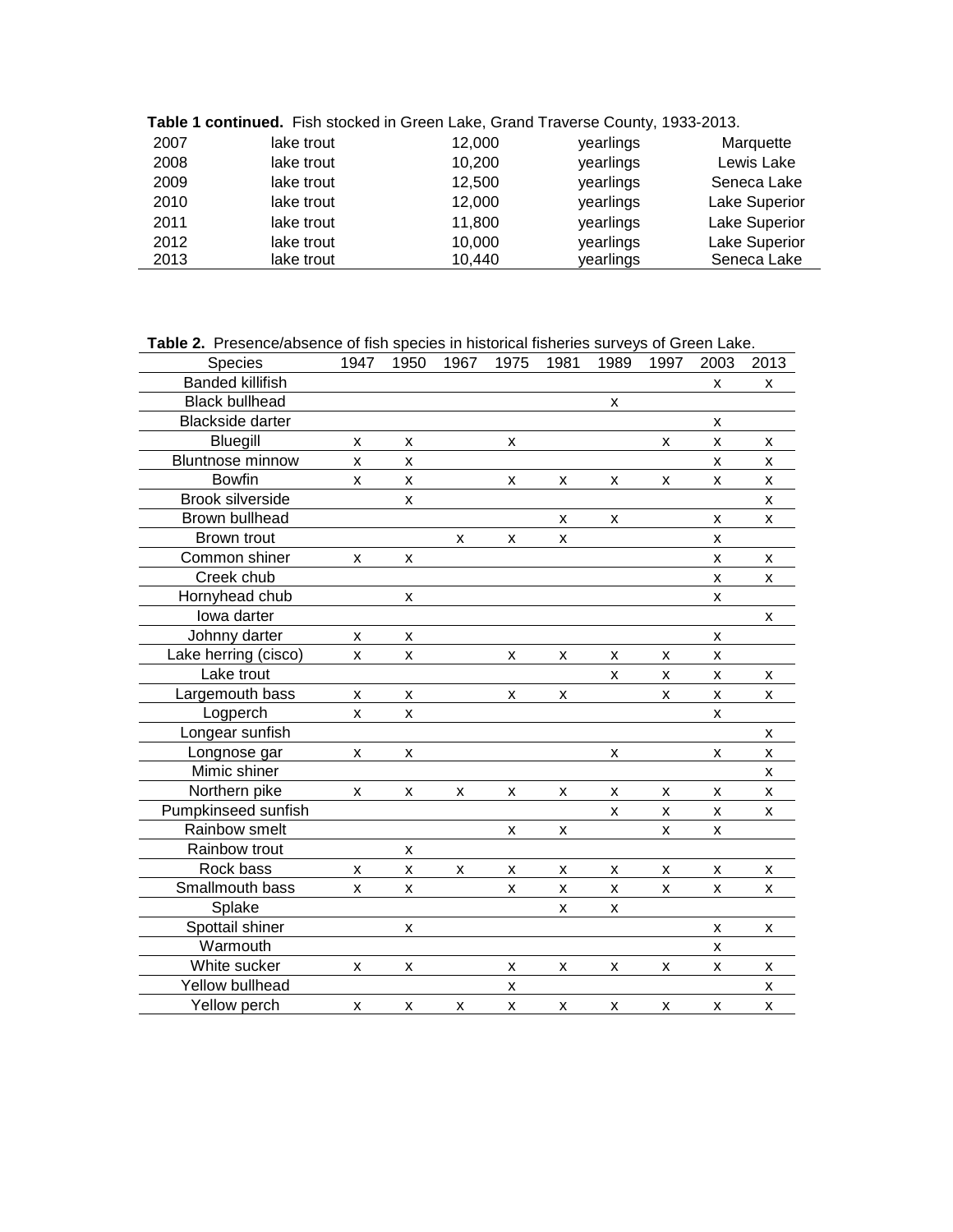| <b>Species</b>  | Number of Master Angler awards issued |
|-----------------|---------------------------------------|
| Bluegill        | 5                                     |
| <b>Bowfin</b>   | 3                                     |
| Lake trout      | 2                                     |
| Longnose gar    | 4                                     |
| Northern pike   |                                       |
| Rainbow smelt   | 1                                     |
| Rock bass       | 49                                    |
| Smallmouth bass | 22                                    |
| Total:          | 87                                    |

**Table 3.** Michigan DNR Master Angler awards issued for fish caught from Green Lake, Grand Traverse County, 1994-2013.

**Table 4.** Number, weight, and length of fish collected from Green Lake with large mesh fyke nets, small mesh fyke nets, trap nets, and inland gillnets on May 20-24, 2013.

|                 |        |               |          |               | Length                 |         |                            |
|-----------------|--------|---------------|----------|---------------|------------------------|---------|----------------------------|
|                 |        | Percent<br>by | Weight   | Percent<br>by | range                  | Average | Percent                    |
| <b>Species</b>  | Number | number        | (Pounds) | weight        | (inches) $^{\text{t}}$ | length  | legal<br>size <sup>2</sup> |
| bluegill        | 80     | 7.5           | 20.7     | 1.5           | $2 - 12$               | 6.5     | 60(6")                     |
| bowfin          | 34     | 3.2           | 120.6    | 9.0           | 11-28                  | 20.5    |                            |
| brown bullhead  | 48     | 4.5           | 44.3     | 3.3           | $10 - 14$              | 12.5    | 100(7")<br>100             |
| lake trout      | 16     | 1.5           | 156.3    | 11.7          | 23-32                  | 29.8    | (15")                      |
| largemouth bass | 76     | 7.1           | 139.5    | 10.4          | $7 - 20$               | 14.7    | 74 (14")                   |
| longnose gar    | 2      | 0.2           | 6.4      | 0.5           | 23-37                  | 30.0    |                            |
| northern pike   | 49     | 4.6           | 155.9    | 11.6          | 11-32                  | 23.7    | 49 (24")                   |
| pumpkinseed     |        |               |          |               |                        |         |                            |
| sunfish         | 7      | 0.7           | 2.8      | 0.2           | $4 - 9$                | 7.4     | 86 (6")                    |
| rock bass       | 499    | 46.5          | 365.3    | 27.2          | $3 - 12$               | 9.6     | 88 (6")                    |
| smallmouth bass | 68     | 6.3           | 150.4    | 11.2          | $7 - 20$               | 15.6    | 58 (14")                   |
| spottail shiner | 42     | 3.9           | 1.5      | 0.1           | $3-5$                  | 4.3     |                            |
| white sucker    | 47     | 4.4           | 152.9    | 11.4          | $17 - 22$              | 20.2    |                            |
| yellow bullhead | 1      | 0.1           | 0.4      | 0.0           | $9-9$                  | 9.5     | 100(7")                    |
| yellow perch    | 103    | 9.6           | 23.9     | 1.8           | $5 - 13$               | 7.8     | 51(7")                     |
| Total           | 1,072  | 100           | 1340.9   | 100           |                        |         |                            |

 $1$ Note some fish were measured to 0.1 inch, others to inch group: e.g., "5"=5.0 to 5.9 inch,12=12.0 to 12.9 inches; etc.

 $^{2}$ Percent legal size or acceptable size for angling. Legal size or acceptable size for angling is given in parentheses.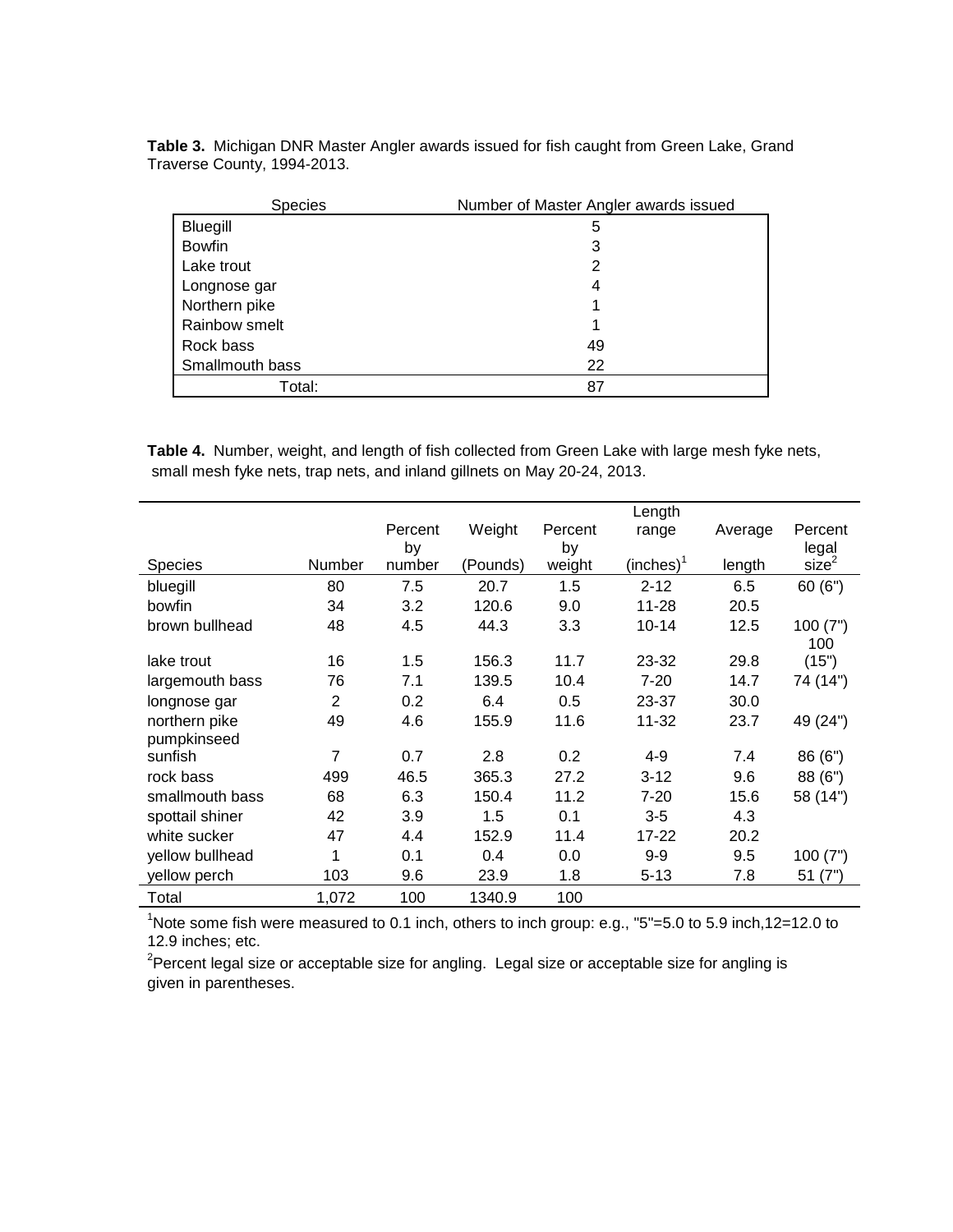|                  |        |         |          |         | Length       |         |                   |
|------------------|--------|---------|----------|---------|--------------|---------|-------------------|
|                  |        | Percent | Weight   | Percent | range        | Average | Percent           |
|                  |        | by      |          | by      |              |         | legal             |
| <b>Species</b>   | Number | number  | (Pounds) | weight  | $(inches)^1$ | length  | size <sup>2</sup> |
| banded killifish | 15     | 2.8     | 0.1      | 0.2     | $2 - 2$      | 2.5     |                   |
| bluegill         | 98     | 18.3    | 6.0      | 10.5    | $1 - 6$      | 4.3     | 2(6")             |
| bluntnose minnow | 28     | 5.2     | 0.0      | 0.0     | $1 - 2$      | 1.7     |                   |
| bowfin           | 3      | 0.6     | 15.1     | 26.4    | $22 - 26$    | 24.2    |                   |
| brook silverside | 3      | 0.6     | 0.0      | 0.0     | $1 - 3$      | 2.5     |                   |
| creek chub       | 1      | 0.2     | 0.0      | 0.0     | $2 - 2$      | 2.5     |                   |
| common shiner    | 1      | 0.2     | 0.0      | 0.0     | $3 - 3$      | 3.5     |                   |
| lowa darter      | 1      | 0.2     | 0.0      | 0.0     | $2 - 2$      | 2.5     |                   |
| largemouth bass  | 26     | 4.9     | 13.8     | 24.2    | $1 - 17$     | 8.2     | 12 (14")          |
| longnose gar     | 1      | 0.2     | 0.6      | 1.1     | $20 - 20$    | 20.5    |                   |
| longear sunfish  | 6      | 1.1     | 0.2      | 0.4     | $2 - 4$      | 3.5     |                   |
| mimic shiner     | 139    | 25.9    | 0.6      | 1.1     | $1 - 2$      | 2.4     |                   |
| northern pike    | 1      | 0.2     | 2.5      | 4.4     | 22-22        | 22.5    | 0(24")            |
| pumpkinseed      |        |         |          |         |              |         |                   |
| sunfish          | 10     | 1.9     | 1.1      | 1.9     | $4-6$        | 5.2     | 10(6")            |
| rock bass        | 37     | 6.9     | 11.0     | 19.3    | $2 - 10$     | 6.8     | 70 (6")           |
| smallmouth bass  | 10     | 1.9     | 5.1      | 8.9     | $1 - 19$     | 6.1     | 10 (14")          |
| spottail shiner  | 152    | 28.4    | 0.3      | 0.5     | $1 - 2$      | 1.8     |                   |
| yellow perch     | 4      | 0.7     | 0.7      | 1.2     | $5 - 8$      | 7.3     | 75 (7")           |
| Total            | 536    | 100     | 57.1     | 100     |              |         |                   |

**Table 5.** Number, weight, and length of fish collected from Green Lake with electrofishing and seining on July 30, 2013.

<sup>1</sup>Note some fish were measured to 0.1 inch, others to inch group: e.g., "5"=5.0 to 5.9 inch, 12=12.0 to 12.9 inches; etc.

 $^{2}$ Percent legal size or acceptable size for angling. Legal size or acceptable size for angling is given in parentheses.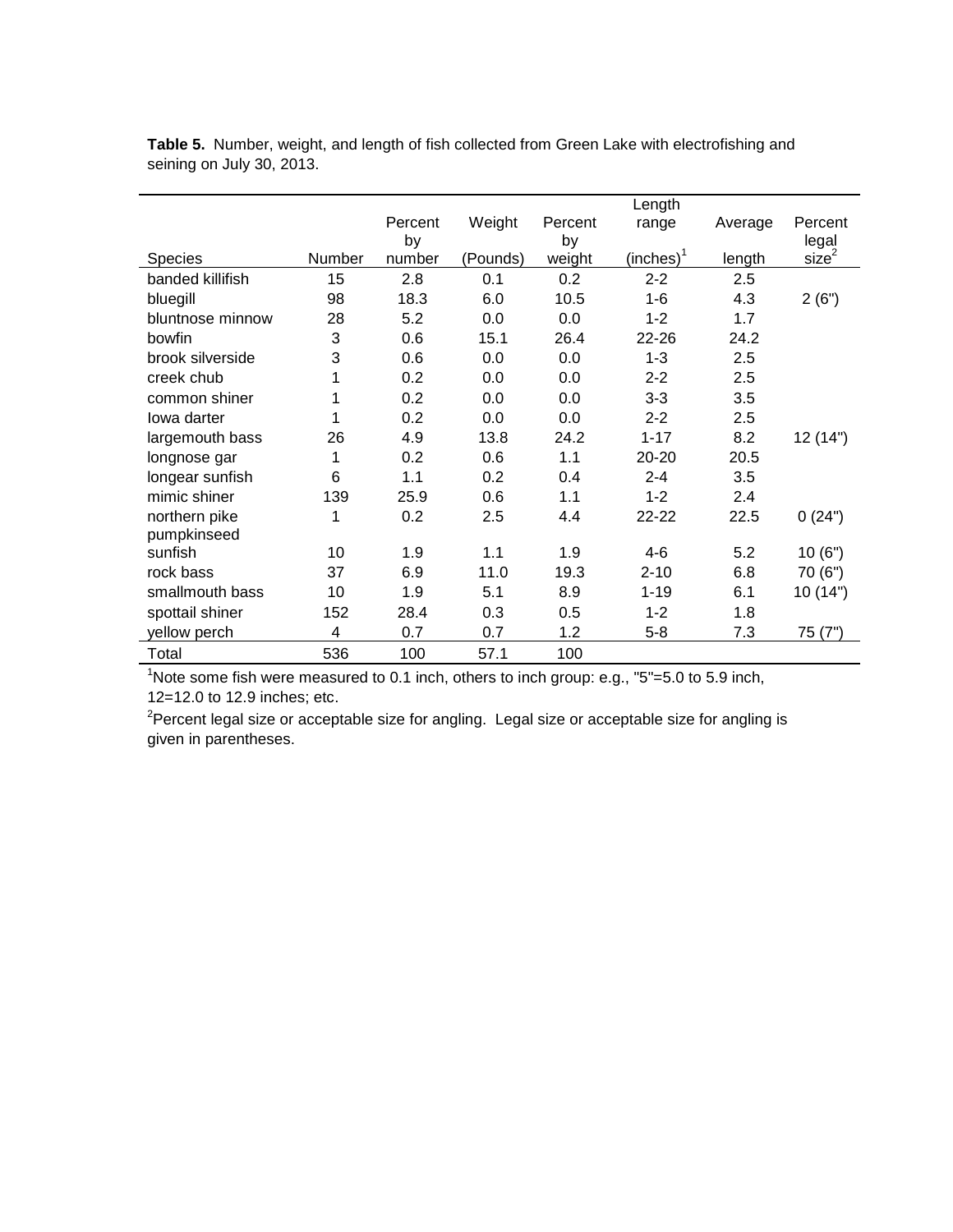|                    |     |               |      | Age         |             |             |             |      |      |      |      |      | Mean<br>Growth |
|--------------------|-----|---------------|------|-------------|-------------|-------------|-------------|------|------|------|------|------|----------------|
| Species            |     | $\mathsf{II}$ | Ш    | IV          | V           | VI          | VII         | VIII | IX   | X    | ΧI   | XII  | Index          |
| Bluegill           | 3.0 |               | 4.3  | 5.4         | 6.2         | 6.9         | 8.2         | 9.3  |      |      |      |      | $\pmb{0}$      |
|                    | (1) |               | (10) | (5)         | (2)         | (8)         | (9)         | (5)  |      |      |      |      |                |
| Lake trout         |     |               |      | 25.3<br>(4) | 30.6<br>(3) | 31.2<br>(5) | 31.8<br>(4) |      |      |      |      |      | $+8.4$         |
|                    |     | 8.2           | 8.7  | 11.5        | 13.5        | 14.4        | 15.2        | 16.2 | 17.4 | 20.3 | 19.9 |      | $-0.6$         |
| Largemouth<br>bass |     | (2)           | (3)  | (4)         | (9)         | (8)         | (15)        | (12) | (5)  | (2)  | (1)  |      |                |
|                    |     |               |      |             |             |             |             |      |      |      |      |      |                |
|                    |     | 12.0          | 16.6 | 22.9        | 24.2        | 26.3        | 28.7        | 26.0 |      |      |      |      | $-1.0$         |
| Northern pike      |     | (2)           | (2)  | (17)        | (17)        | (7)         | (3)         | (1)  |      |      |      |      |                |
|                    |     |               |      |             |             |             |             |      |      |      |      |      |                |
| Pumpkin-           |     |               | 4.1  |             | 6.6         |             | 8.7         |      | 9.1  |      |      |      | ۰              |
| seed sunfish       |     |               | (1)  |             | (3)         |             | (2)         |      | (1)  |      |      |      |                |
|                    |     |               |      |             |             |             |             |      |      |      |      |      |                |
| Rock bass          |     |               | 4.1  | 5.6         | 6.0         | 7.0         | 9.0         | 9.5  | 10.4 | 11.1 | 11.5 | 11.8 | $-0.3$         |
|                    |     |               | (5)  | (3)         | (15)        | (8)         | (14)        | (12) | (7)  | (9)  | (7)  | (6)  |                |
|                    |     |               |      |             |             |             |             |      |      |      |      |      |                |
| Smallmouth         |     | 8.0           | 11.6 | 14.0        | 15.6        | 16.4        | 17.9        | 18.5 | 19.7 | 19.9 |      |      | $+1.2$         |
| bass               |     | (4)           | (7)  | (19)        | (7)         | (6)         | (5)         | (8)  | (4)  | (4)  |      |      |                |
|                    |     |               |      |             |             |             |             |      |      |      |      |      |                |
|                    |     | 6.2           | 7.1  | 7.3         | 8.2         | 9.5         | 11.1        | 10.7 | 12.2 |      |      |      | $+0.4$         |
| Yellow perch       |     | (5)           | (18) | (7)         | (10)        | (6)         | (6)         | (2)  | (4)  |      |      |      |                |

**Table 6.** Average total weighted length (inches) at age, and growth relative to the state average, for fish sampled from Green Lake with trap nets, fyke nets, and inland gill nets, May 20-23, 2013. Number of fish aged is given in parenthesis. A minimum of five fish per age group is statistically necessary for calculating a Mean Growth Index, which is a comparison to the State of Michigan average.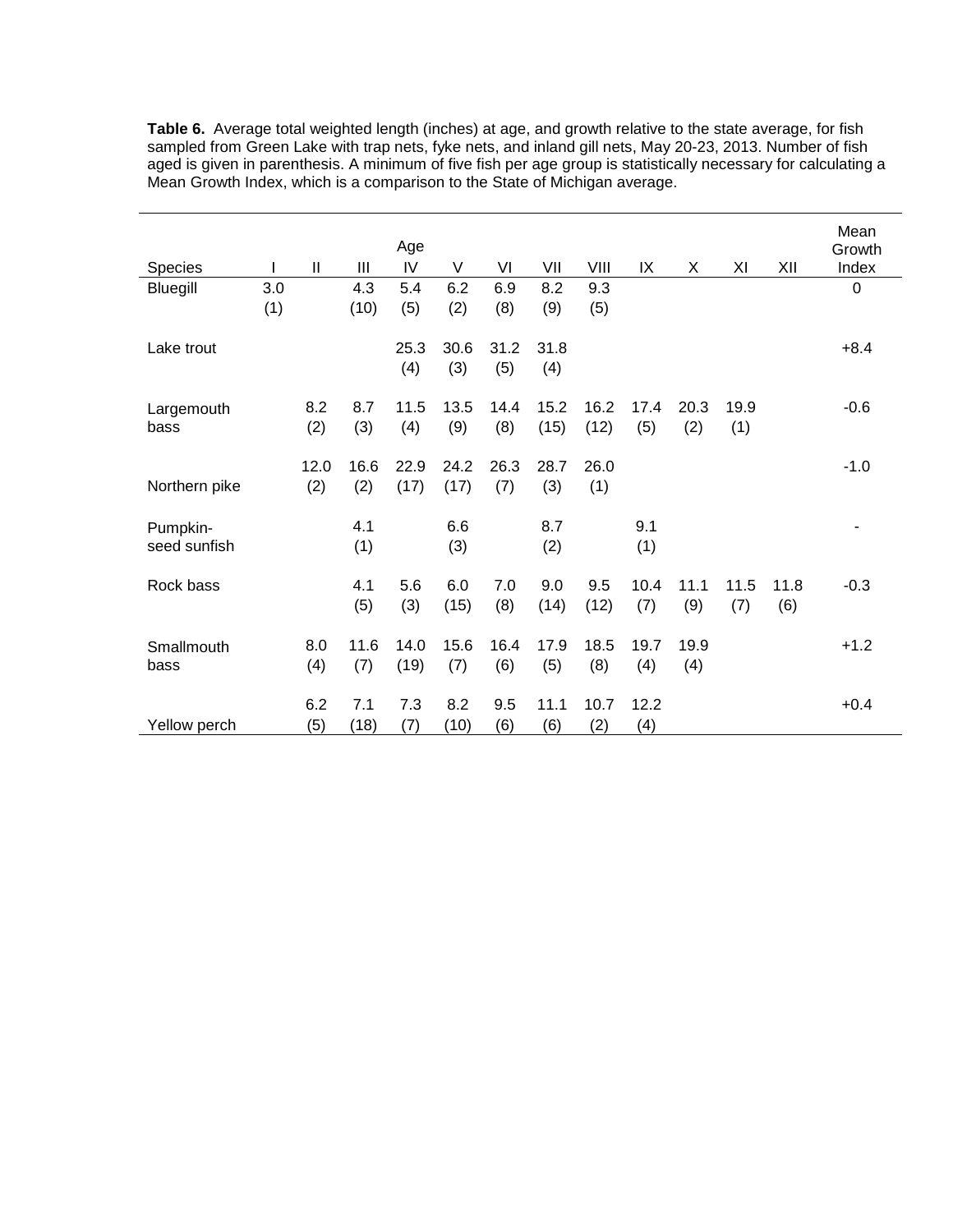| Species                 | T          | $\mathbf{I}$ | Ш           | Age<br>IV  | V           | VI          | VII        | VIII        | IX          | X           | XI | XII | Mean<br>Growth<br>Index |
|-------------------------|------------|--------------|-------------|------------|-------------|-------------|------------|-------------|-------------|-------------|----|-----|-------------------------|
| Bluegill                |            |              | 5.2<br>(19) | 5.2<br>(3) |             |             |            |             |             |             |    |     | $-0.1$                  |
| Largemouth<br>bass      | 7.0<br>(3) | 7.3<br>(10)  | 9.0<br>(5)  |            | 13.9<br>(2) | 17.5<br>(2) |            |             |             |             |    |     | $-1.5$                  |
| Longear<br>sunfish      |            |              |             | 4.2<br>(1) | 4.8<br>(1)  |             |            |             |             |             |    |     |                         |
| Northern pike           |            |              |             |            | 22.6<br>(1) |             |            |             |             |             |    |     | ٠                       |
| Pumpkin-seed<br>sunfish |            | 4.2<br>(2)   | 5.4<br>(8)  |            |             |             |            |             |             |             |    |     | $+0.2$                  |
| Rock bass               |            |              | 4.8<br>(4)  | 5.1<br>(4) | 7.1<br>(15) | 8.0<br>(6)  | 8.8<br>(1) | 10.2<br>(1) | 10.4<br>(2) | 10.4<br>(1) |    |     | $-0.1$                  |
| Smallmouth<br>bass      | 5.8<br>(2) | 8.4<br>(1)   | 11.6<br>(1) |            |             |             |            | 19.9<br>(1) |             |             |    |     |                         |
| Yellow perch            |            | 7.4<br>(2)   | 8.4<br>(1)  | 7.5<br>(1) |             |             |            |             |             |             |    |     | ۰                       |

**Table 7.** Average total weighted length (inches) at age, and growth relative to the state average, for fish sampled from Green Lake with seining and electrofishing, July 30, 2013. Number of fish aged is given in parenthesis. A minimum of five fish per age group is statistically necessary for calculating a Mean Growth Index, which is a comparison to the State of Michigan average.